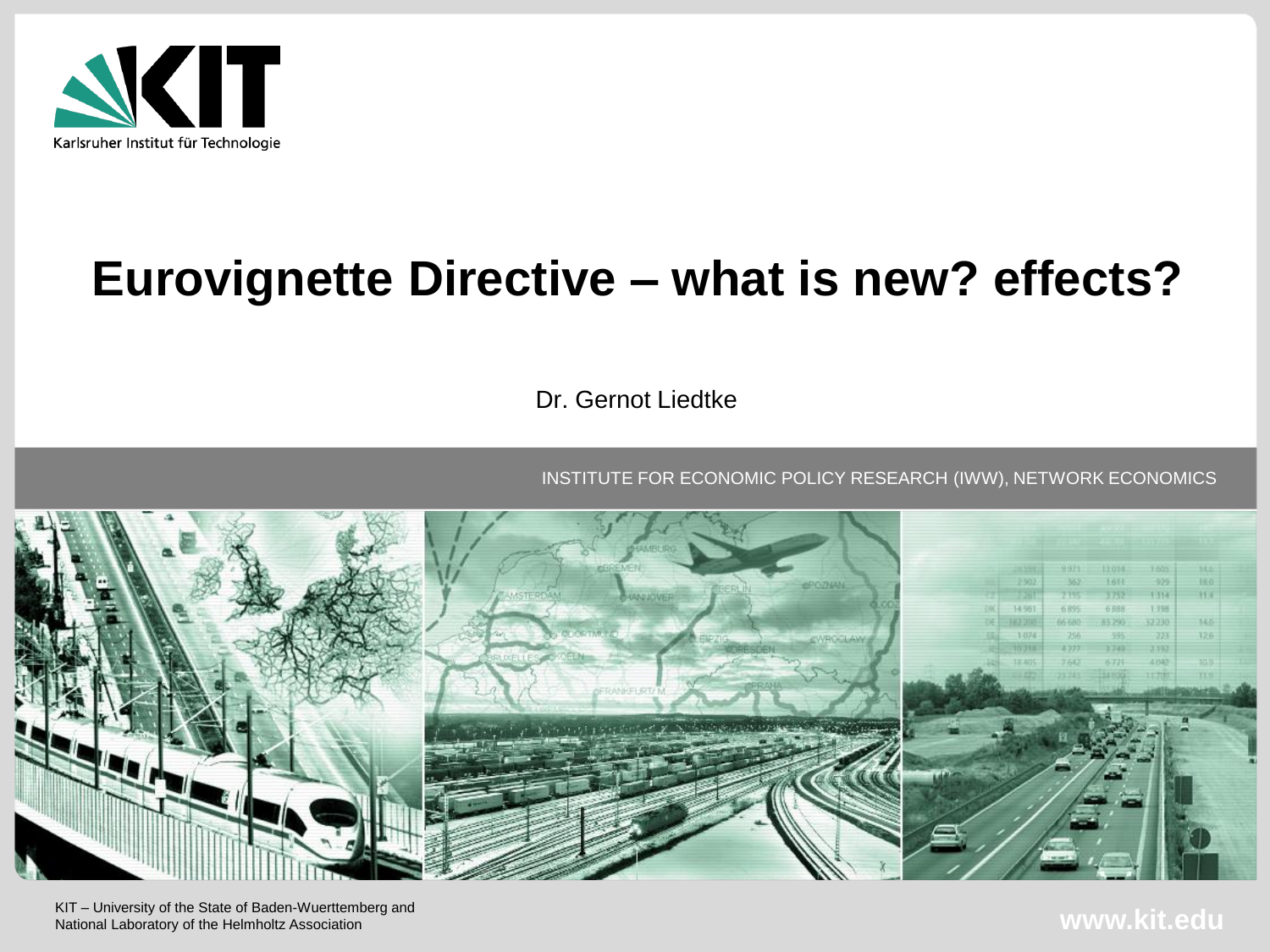## **What is new?**



- External cost charge ("polluter pays") may now be added to the toll
- External costs are ONLY pollution and noise n
- Average cost instead of marginal cost n
- Thus, no congestion cost
- However, a mark up of 175% for up to 5 hours daily is possible (maximum: 175% of the average toll / cost level)
- **Classification of roads:** Suburban roads (including motorways) and interurban roads  $\mathcal{L}$ (including motorways) shall be based on objective criteria
- Objective criteria is related to the level of exposure of the roads and their vicinities to  $\mathcal{L}_{\text{max}}$ pollution such as population density, and the yearly number of pollution peaks measured in accordance with this Directive
- **Classification of vehicles:** Variation of tolls may be defined by the Member State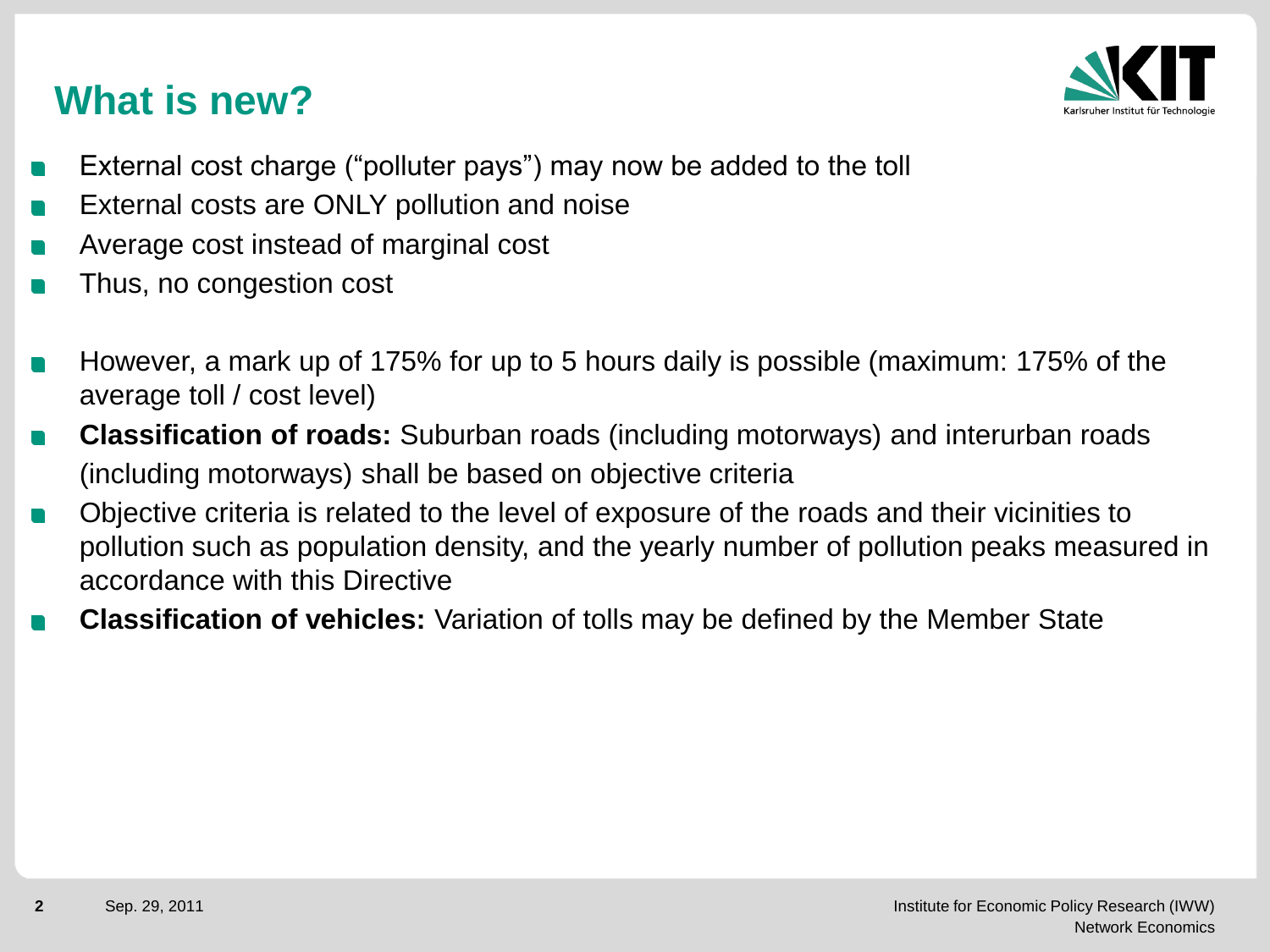

#### **Maximum values - noise**

Noise cost table:

| <b>Noise</b> | Suburban    | Interurban  | Mountain |  |
|--------------|-------------|-------------|----------|--|
|              | roads       | roads       | areas    |  |
| Day          | up to $1,1$ | up to $0,2$ | may be   |  |
| Night        | up to $2,0$ | up to $0,3$ | doubled  |  |

Trucks weighting more than 12 t, less to 3,5 t are optional in [cent/km]

| Unit values per cost component in €ct/vehicle-km |                     |                |           |                |                     |                |           |                |                     |
|--------------------------------------------------|---------------------|----------------|-----------|----------------|---------------------|----------------|-----------|----------------|---------------------|
| <b>Cost component</b>                            |                     | Passenger car  |           |                | Goods vehicle       |                |           |                |                     |
|                                                  |                     | Urban<br>Roads | Motorways | Rural<br>Roads | weighted<br>average | Urban<br>Roads | Motorways | Rural<br>Roads | weighted<br>average |
| Congestion <sup>1</sup>                          | peak                | 30.0           | 10.0      | 5.0            | 11.1                | 75.0           | 35.0      | 13.0           | 31.                 |
|                                                  | off-peak            | 0.0            | 0.0       | 0.0            | 0.0                 | 0.0            | 0.0       | 0.0            | 0.                  |
|                                                  | weighted<br>average | 12.0           | 4.0       | 2.0            | 4.4                 | 30.0           | 14.0      | 5.2            | 12.                 |
| Accidents <sup>2</sup>                           |                     | 4.2            | 0.3       | 1.6            | 1.7                 | 10.7           | 0.3       | 2.7            | 3.                  |
| Noise <sup>3</sup>                               |                     | 0.8            | 0.0       | 0.0            | 0.2                 | 7.6            | 0.0       | 0.1            | 1.                  |
| Air pollution <sup>4</sup>                       |                     | 0.5            | 0.3       | 0.3            | 0.3                 | 7.0            | 5.3       | 5.8            | 5.                  |
| Climate change <sup>4</sup>                      |                     | 0.7            | 0.4       | 0.4            | 0.4                 | 1.8            | 1.5       | 1.6            | 1.                  |
| Up- and downstream<br>processes <sup>4</sup>     |                     | 0.9            | 0.6       | 0.6            | 0.7                 | 2.1            | 1.7       | 1.9            | 1.                  |
| Nature & landscape <sup>5</sup>                  |                     | 0.0            | 0.4       | 0.4            | 0.3                 | 0.0            | 1.2       | 1.2            | $\mathbf{0}$        |
| Soil & water pollution <sup>6</sup>              |                     | 0.1            | 0.1       | 0.1            | 0.1                 | 1.0            | 1.0       | 1.0            | 1.                  |

External costs in the transport sector - A critical review of the EC-Internalisation - Policy



"External Costs - Research results on socio-environmental damages due to electricity and transport" Study EUR 20198 S. 15;



TERM 2005 25 - External costs and charges per vehicle type von der European Environment Agency S.3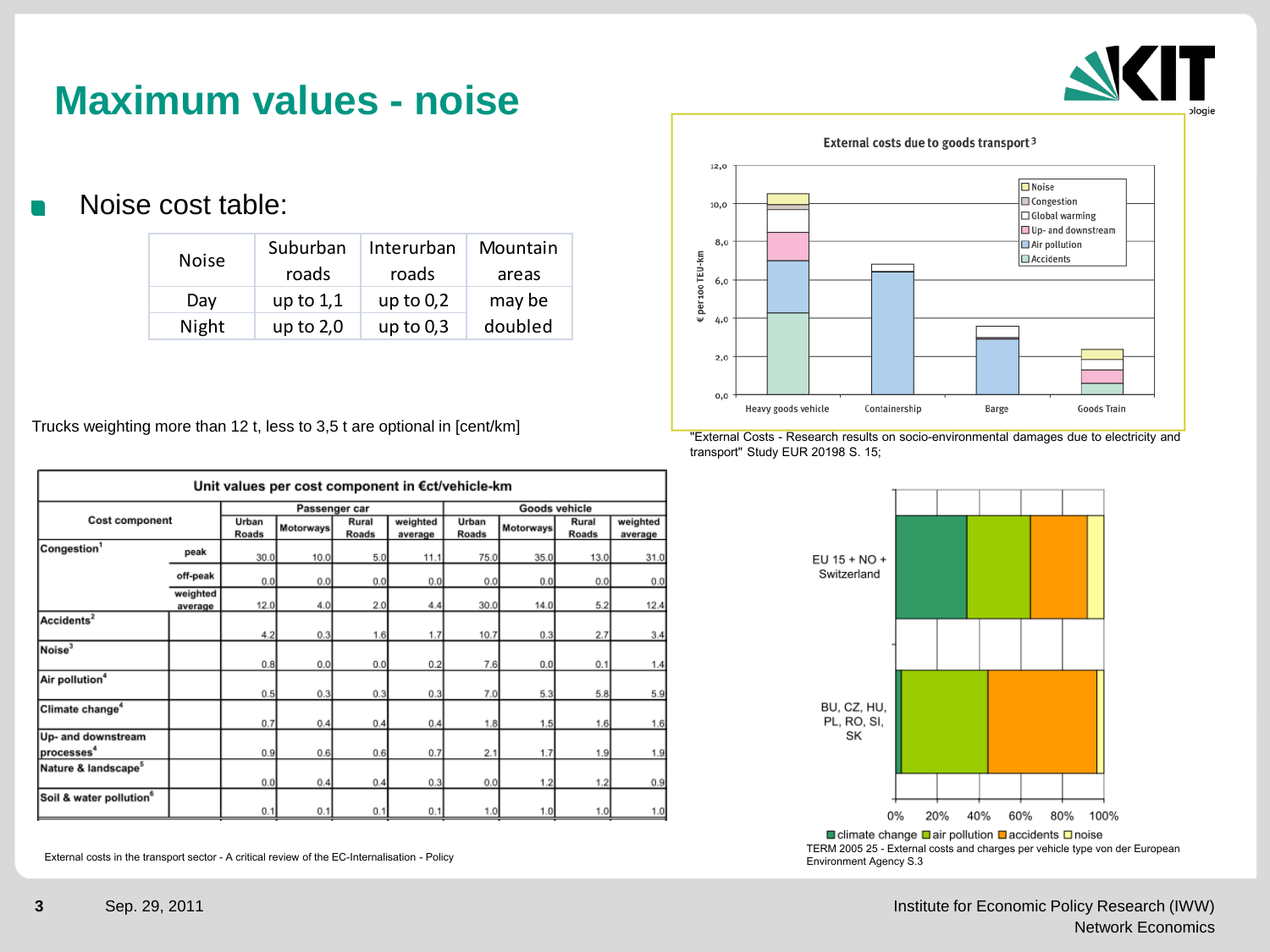

| <b>Values Pollution</b> | cent/vehicle.kilometre |
|-------------------------|------------------------|
|                         |                        |

| cent/vehicle.kilometre      | Suburban roads<br>(including)<br>motorways) | Interurban roads<br>(including)<br>motorways) |
|-----------------------------|---------------------------------------------|-----------------------------------------------|
| EURO 0                      | 16                                          | 12                                            |
| EURO I                      | 11                                          | 8                                             |
| EURO II                     | 9                                           | 7                                             |
| <b>EURO III</b>             | 7                                           | 6                                             |
| EURO IV                     | 4                                           | 3                                             |
| EURO V                      | 0                                           | O                                             |
| after 31 December 2013      | 3                                           | $\mathcal{P}$                                 |
| EURO VI                     | ი                                           | U                                             |
| after 31 December 2017      | 2                                           | 1                                             |
| Less polluting than EURO VI |                                             |                                               |

EURO 0, schiechter und sonstige DEURO | DEURO | DEURO | | DEURO |V DEURO V und besser



olicy Research (IWW) Network Economics

Quellen: Kraftfahrt-Bundesamt, Flensburg; Umweltbundesamt, Dessau und Berechnungen des BGL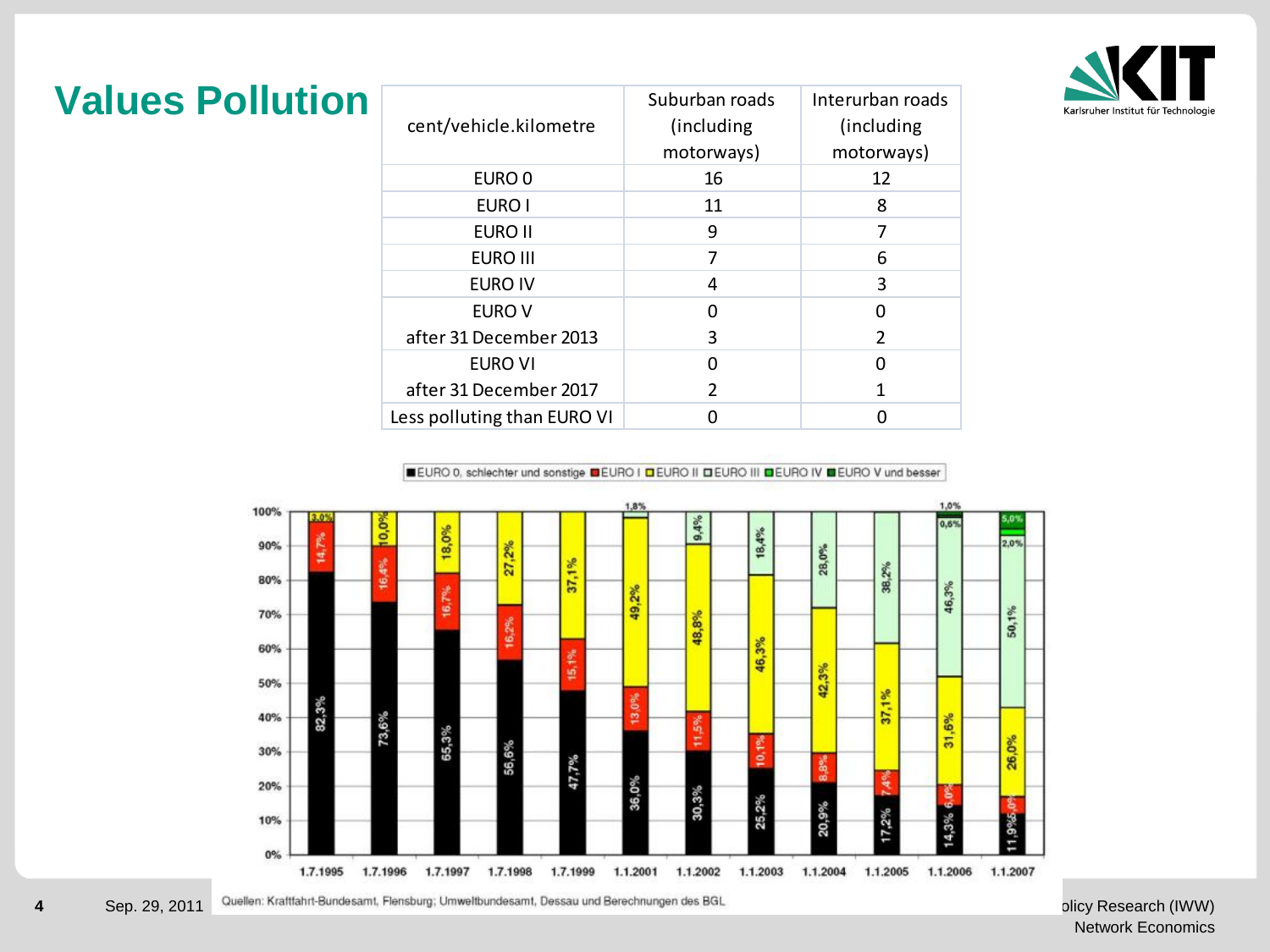### **Other external costs?**



Why noise and air pollution?



\* Such as: Up and downstream processes, denaturalization of landscapes, etc